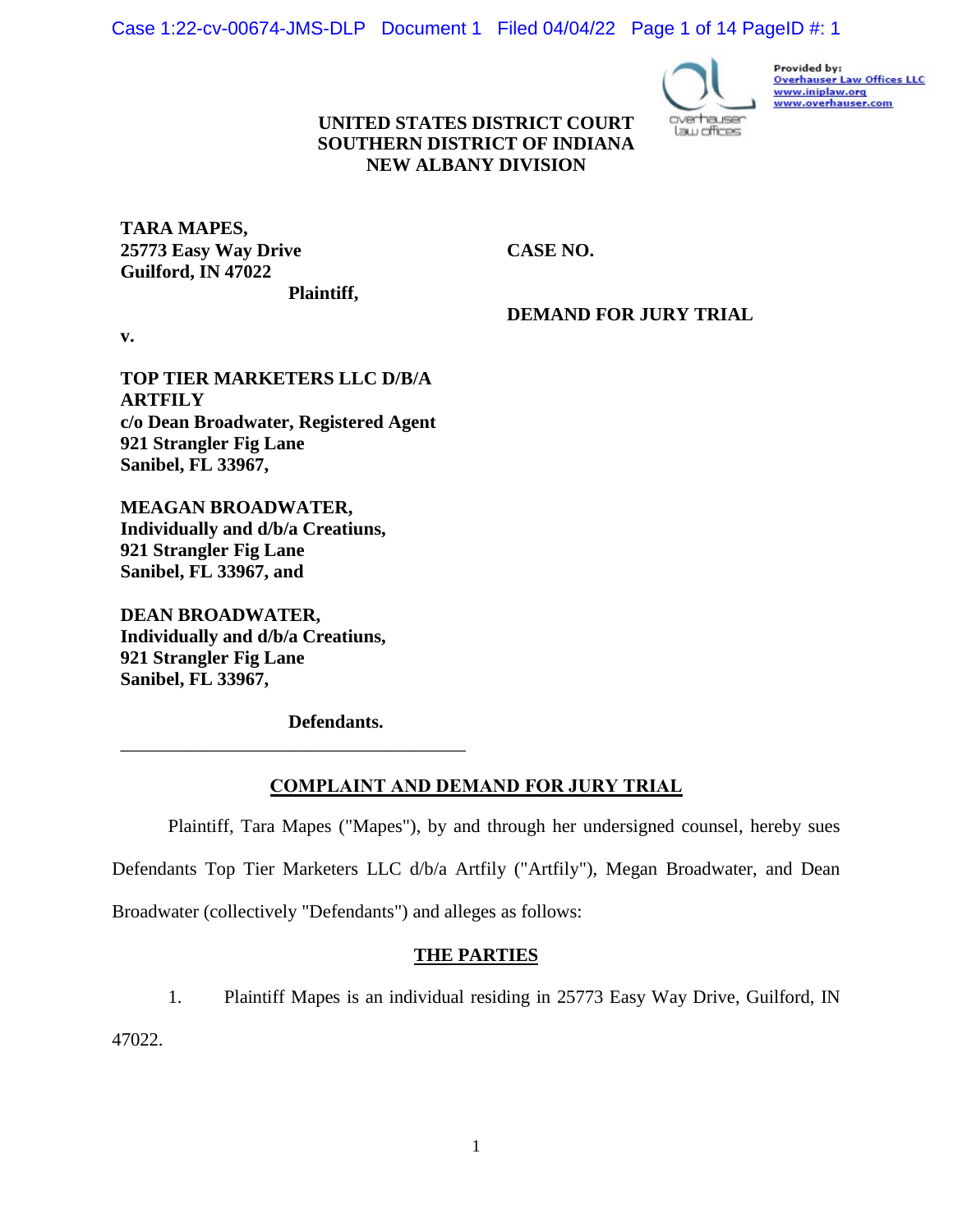## Case 1:22-cv-00674-JMS-DLP Document 1 Filed 04/04/22 Page 2 of 14 PageID #: 2

2. Defendant Artfily is a Florida limited liability company having its principal place of business at 921 Strangler Fig Lane, Sanibel, FL 33967.

3. Defendants Megan and Dean Broadwater are individuals residing at 921 Strangler Fig Lane, Sanibel, FL 33967. They also conduct business under several "d/b/a" entities, including, upon information and belief, Artfily, Creatiuns, and others.

4. Mapes is informed and believes, and thereon alleges, that Defendants regularly conduct business in, and have committed the acts alleged herein, within this judicial district. Artfily operates a website advertising, offering to sell, and, upon information and belief, selling products throughout the United States, including in this judicial district. The Broadwaters, individually and through their d/b/a businesses, advertise, offer to sell, and, upon information and belief, sell products throughout the United States, including in this judicial district.

## **JURISDICTION AND VENUE**

5. This is an action for copyright infringement under 17 U.S.C. § 101, et seq.

6. This Court has original subject matter jurisdiction pursuant to 28 U.S.C. §§ 1331 and 1338(a) over the claims arising under the laws of the United States.

7. This Court has personal jurisdiction over Defendants under the Indiana long-arm statute, Indiana Trial Rule 4.4, at least because Defendants, on information and belief, (1) regularly do business in Indiana, (2) supply or contract to supply goods in Indiana, and (3) cause tortious injury to Mapes in Indiana and regularly do or solicit business, engage in persistent course of conduct, and derive substantial revenue from goods used in Indiana.

8. Venue in this judicial district is proper under 28 U.S.C.  $\S$  1391(b) – (c) because a substantial part of the events giving rise to the claim occurred in this district and the property that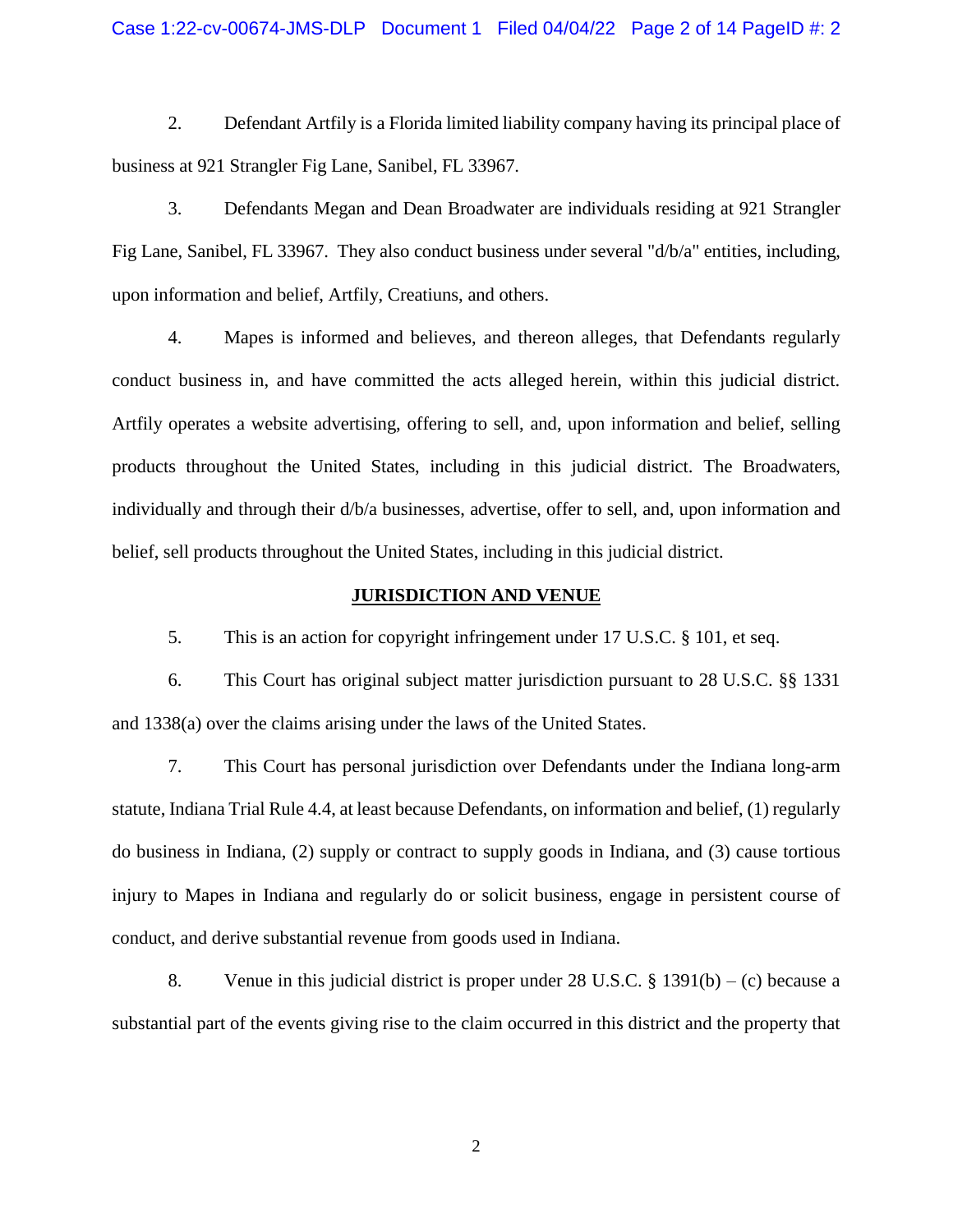is the subject of the claim is situated in this district, and because Defendants are subject to personal jurisdiction in this district.

# **FACTUAL ALLEGATIONS**

9. Plaintiff Mapes is a well-known photographer specializing in fashion and fine art photography. She does business through the name Tara Mapes Fine Art Photography and through the name Enchanted Eye Creations.

10. In addition to other aspects of her business, Mapes sells digital backgrounds for photographers through an Etsy store called Enchanted Eye Creations by Tara Mapes. Those digital backgrounds are sold with limited licenses for personal use and for use by photographers to Photoshop in their own subjects.

11. One such digital background sold on Mapes's Etsy store is "Santa Holding Snow Globe":



12. Mapes owns a copyright registration for the above background, named "Santa with Magic Snow Globe," Copyright Registration Number VA 2-151-851, with an effective registration date of December 17, 2018. A true and correct copy of the registration is attached hereto as **Exhibit A**.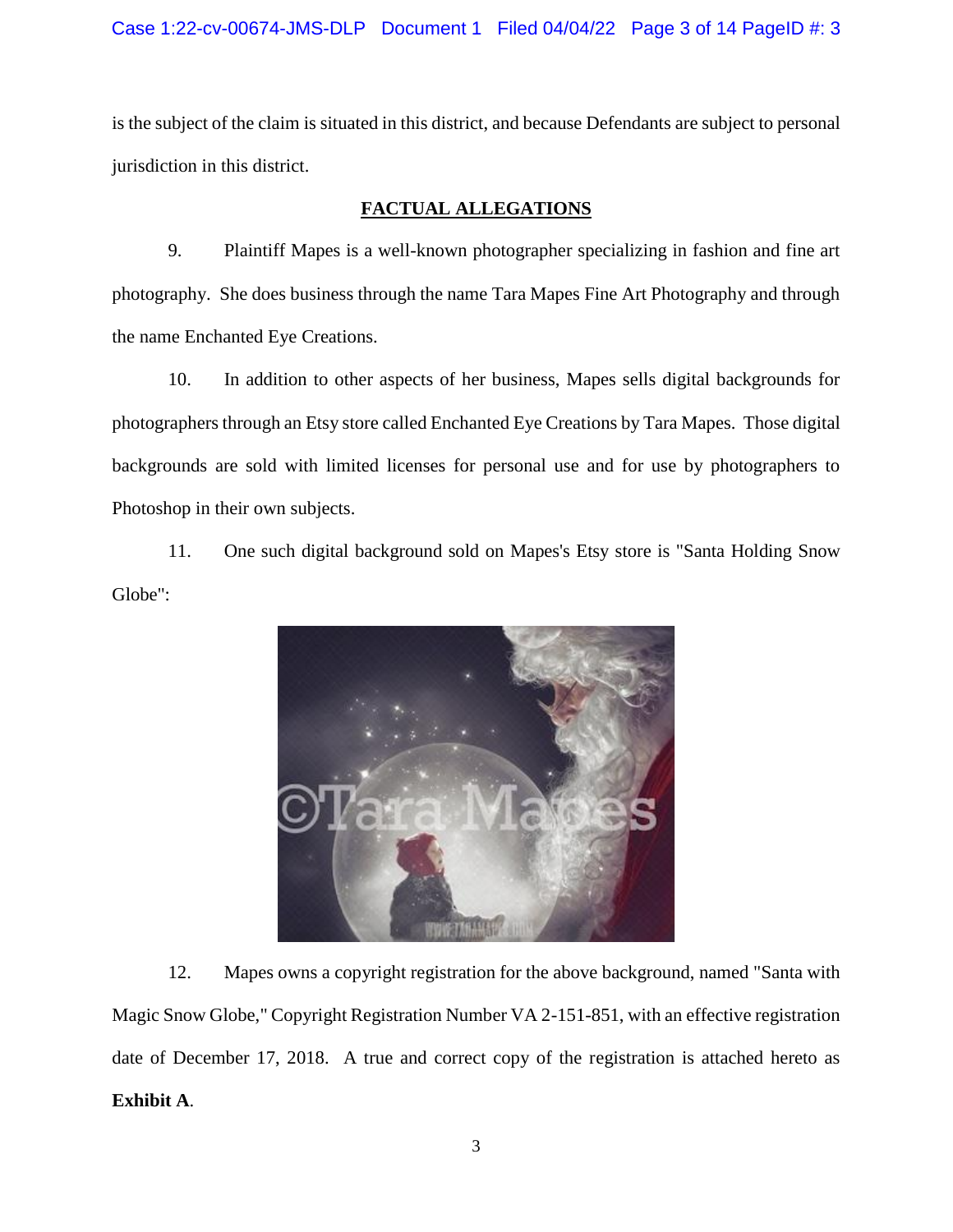13. Mapes includes the limitations on the license under which she sells the digital backgrounds on her Etsy store in numerous places.

14. First, the product images include a black rectangle with prominent white lettering highlighting the limitations on the license:

|                |                                                                      | EnchantedEyeCreation<br>Star Seller   38,512 sales   ★ ★ ★ ★ ★                                                                      |                     |
|----------------|----------------------------------------------------------------------|-------------------------------------------------------------------------------------------------------------------------------------|---------------------|
|                | The ORIGINAL Santa Holding a Snow Globe.                             | Santa Holding Snow Globe - LAYERED<br>PSD! Snowglobe Santa - Snow Globe<br>Santa Holiday Christmas Digital<br>Background / Backdrop |                     |
|                | For photographer/personal use only                                   | $$17.16$ \$20.19<br>You save \$3.03 (15%)                                                                                           | $\sqrt{}$ In stock  |
|                | These backgrounds may not be used as part of                         | Add your personalization (optional) v                                                                                               |                     |
|                | an editing service.<br>You may not share a blank/unedited version of |                                                                                                                                     |                     |
|                | this anywhere.                                                       | Add to cart                                                                                                                         |                     |
|                | Please reach out with questions.                                     | Add to collection                                                                                                                   |                     |
|                |                                                                      |                                                                                                                                     |                     |
|                |                                                                      | Highlights                                                                                                                          | $\sim$              |
|                |                                                                      | bigital download<br>Digital file type(s): 1 PDF, 1 PNG                                                                              |                     |
| longi hid tant |                                                                      | Description                                                                                                                         | $\hat{\phantom{a}}$ |

15. Second, the listing itself includes detailed information regarding the limitations on

the license: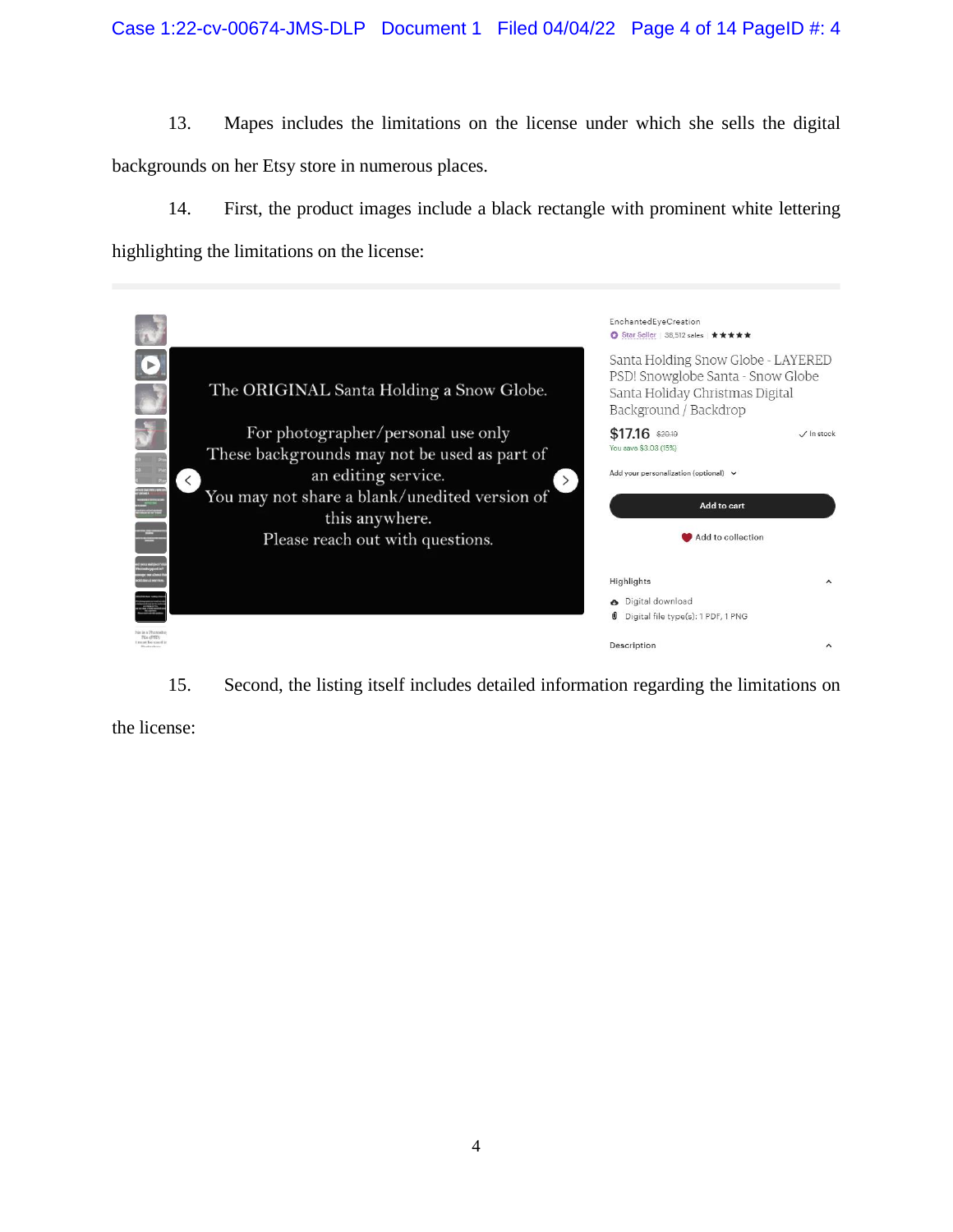NOTICE: This license is for PERSONAL AND/OR PROFESSIONAL PHOTOGRAPHY COMPOSITE USE ONLY. This license is only between Enchanted Eye Creations and the buyer.

What you CAN do: You can provide the image to your photography clients after you've personally taken their picture and added them to the image.

What you CAN'T DO:

#### PROHIBITED:

\*\*\* You cannot redistribute or resell this image as a background, in any printed or digital merchandise, as stock or any other item for resale or sale.

\*\*\*Even if you add something to it-you cannot sell it as your own background or product.

\*\*\*You cannot offer to edit someone in as part of an editing service or online group.

\*\*\* You cannot send it to someone else to add you or anyone else in it for you. I offer this service. \*\*\*You cannot use in tutorials.

\*\*\* You cannot post online without your subject or watermark.

\*\*\* You cannot enter into contests, magazines or other exhibits.

\*\*\*You also cannot share the original digital file with someone else, even if it is your own photographer.

\*\*\*Sharing the file with others is strictly prohibited.

\*\*\*ALL of these things violate my copyright and/or license.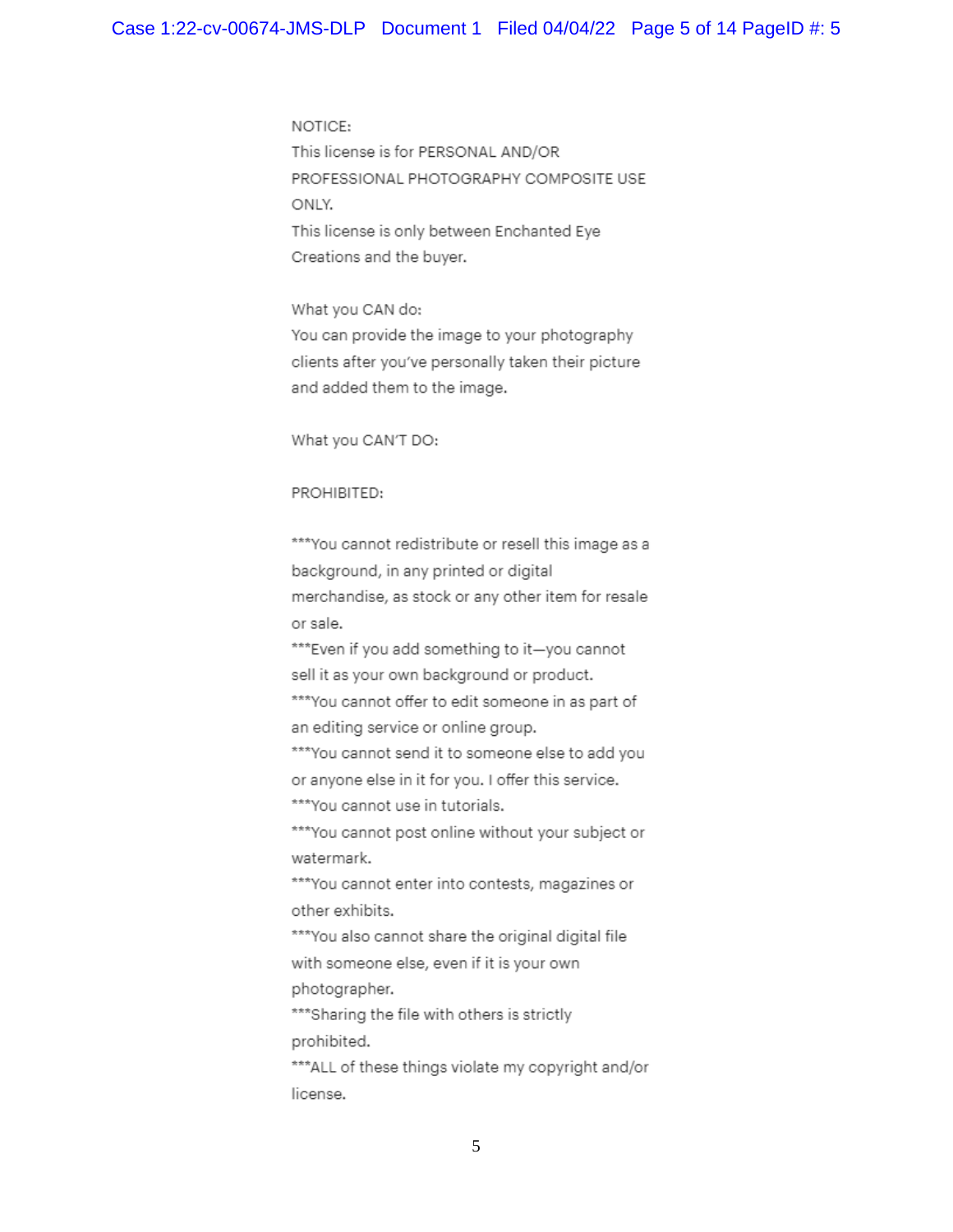# 16. Third, the receipt includes detailed information regarding the limitations of the

# license:

| Message to Buyers | Thank you for your purchase!                                                                                                                                                                                                    |
|-------------------|---------------------------------------------------------------------------------------------------------------------------------------------------------------------------------------------------------------------------------|
|                   | If you have questions regarding your order, please send a direct message. Digital<br>shop owners don't process orders, so "buyer's notes' may not be seen.                                                                      |
|                   | If you need editing assistance, please join my group with free tutorials and post<br>your questions there:<br>https://www.facebook.com/groups/photoeditingandcompositing                                                        |
|                   |                                                                                                                                                                                                                                 |
|                   | Youtube channel:<br>https://www.youtube.com/channel/UCoOt9utynBzg_Yfvdkm1ObA                                                                                                                                                    |
|                   | PROMOS & DEALS! You are now eligible to receive promo codes and sales.<br>Subscribe and opt out here https://www.taramapes.com/newsletter-sign-up                                                                               |
|                   | Terms:                                                                                                                                                                                                                          |
|                   | Please note, all of my background licenses are for your personal use only or to be<br>used with your photography client sessions only. You must take the picture of<br>your clients yourself to use.                            |
|                   | It cannot be used as part of an editing service or remote editing as I offer this<br>service and doing so would directly compete with my business.                                                                              |
|                   | Please also note, no elements may be separated from this file and used to make<br>new backgrounds. The background may not be redistributed, shared with<br>anyone, resold or incorporated into any design for sale or for free. |
|                   | These terms are also available for review in the listing description.                                                                                                                                                           |
|                   | *Please see original listing for full terms and conditions of use.                                                                                                                                                              |
|                   | ***If you are dissatisfied in any way, please reach out before reviewing to give me<br>the opportunity to resolve any issues.***                                                                                                |
|                   | Stay enchanted!!                                                                                                                                                                                                                |
|                   |                                                                                                                                                                                                                                 |
|                   |                                                                                                                                                                                                                                 |
|                   | ****PLEASE READ THE FOLLOWING ONLY IF YOU PURCHASED A PSD FI                                                                                                                                                                    |
|                   |                                                                                                                                                                                                                                 |
|                   |                                                                                                                                                                                                                                 |

17. Fourth, Etsy's terms of service include an agreement that by making a purchase on

Etsy, the buyer has read the item description and shop policies: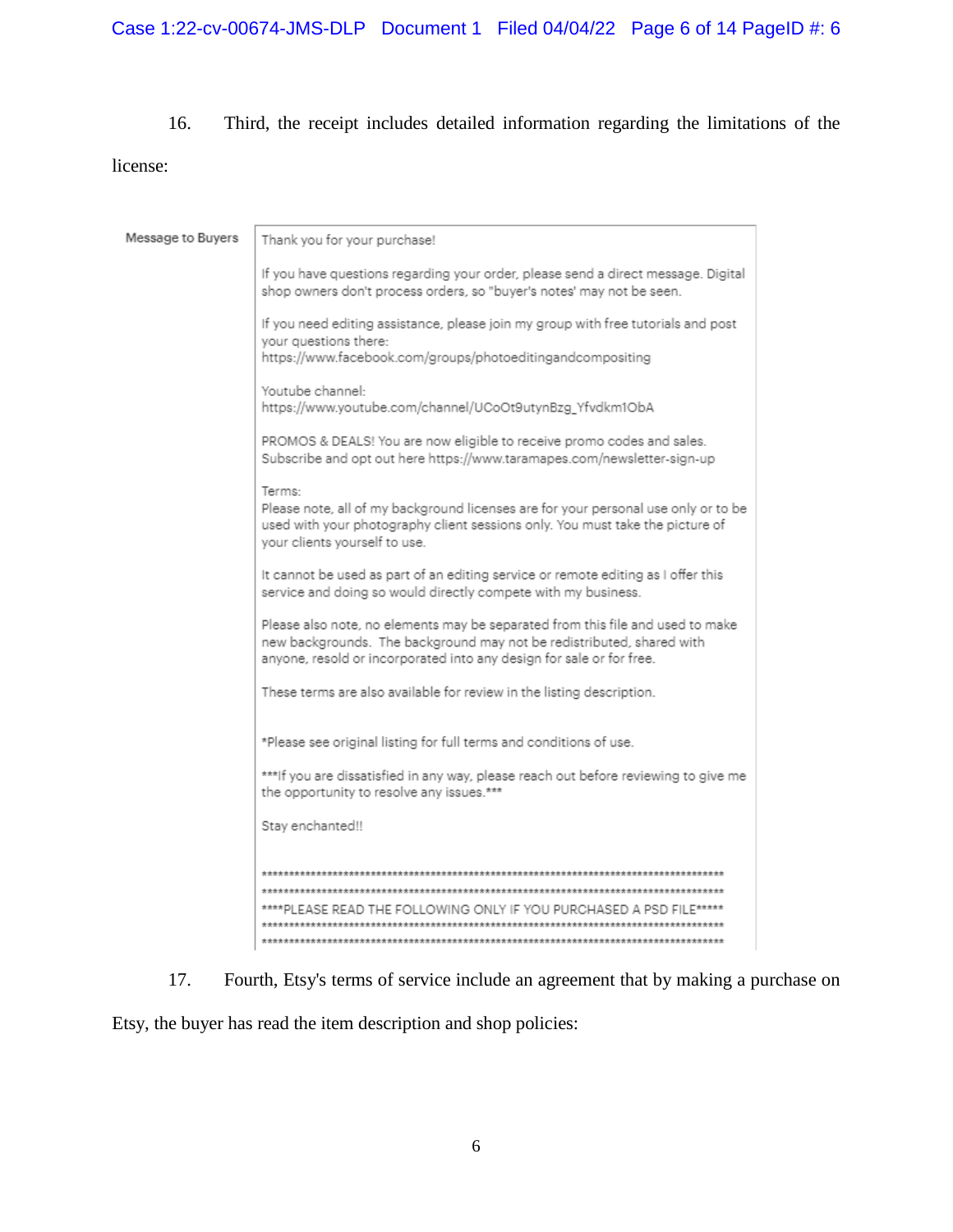#### 3. Purchasing an Item on Etsy

When you buy from a shop on Etsy, you're directly supporting an independent business, each with its unique listings, policies, and processing times. By making a purchase from a seller on Etsy, you agree that you have:

1. Read the item description and shop policies before making a purchase;

2. Submitted appropriate payment for item(s) purchased; and

3. Provided accurate shipping information to the seller.

You also agree to comply with our Etsy Gift Card, Credits & Coupons Policy when you purchase or redeem Etsy Gift Cards, Etsy Credits or Etsy Coupons.

18. Finally, upon downloading the background, the purchaser received the following:



# TARA MAPES FINE ART PHOTOGRAPHY

Thank you for purchasing Santa Holding a Snow Globe!

Please note, all of my background licenses are for your personal use only or to be used with your photography client sessions only. You must take the picture of your clients yourself to use.

It cannot be used as part of an editing service or remote editing as I offer this service and doing so would directly compete with my business.

Please note, no elements may be separated from this file and used to make new backgrounds. The background may not be redistributed, resold or incorporated into any design for sale.

These terms are also available for review in the listing description.

Enjoy!!

Please download the Photoshop file here: https://www.dropbox.com/s/6zvlju6deewtgt7/Santa%

20Holding%20Snow%20Globe%20Tara%20Mapes.psd?dl=0

Please note, this link will not remain active for multiple downloads. It is updated randomly to protect against hacking/sharing. Please save your download to your computer.

**Tara Mapes** 

Note: My license prohibits the sharing of this link with anyone. This DropBox folder is monitored to ensure my copyright and license are not violated.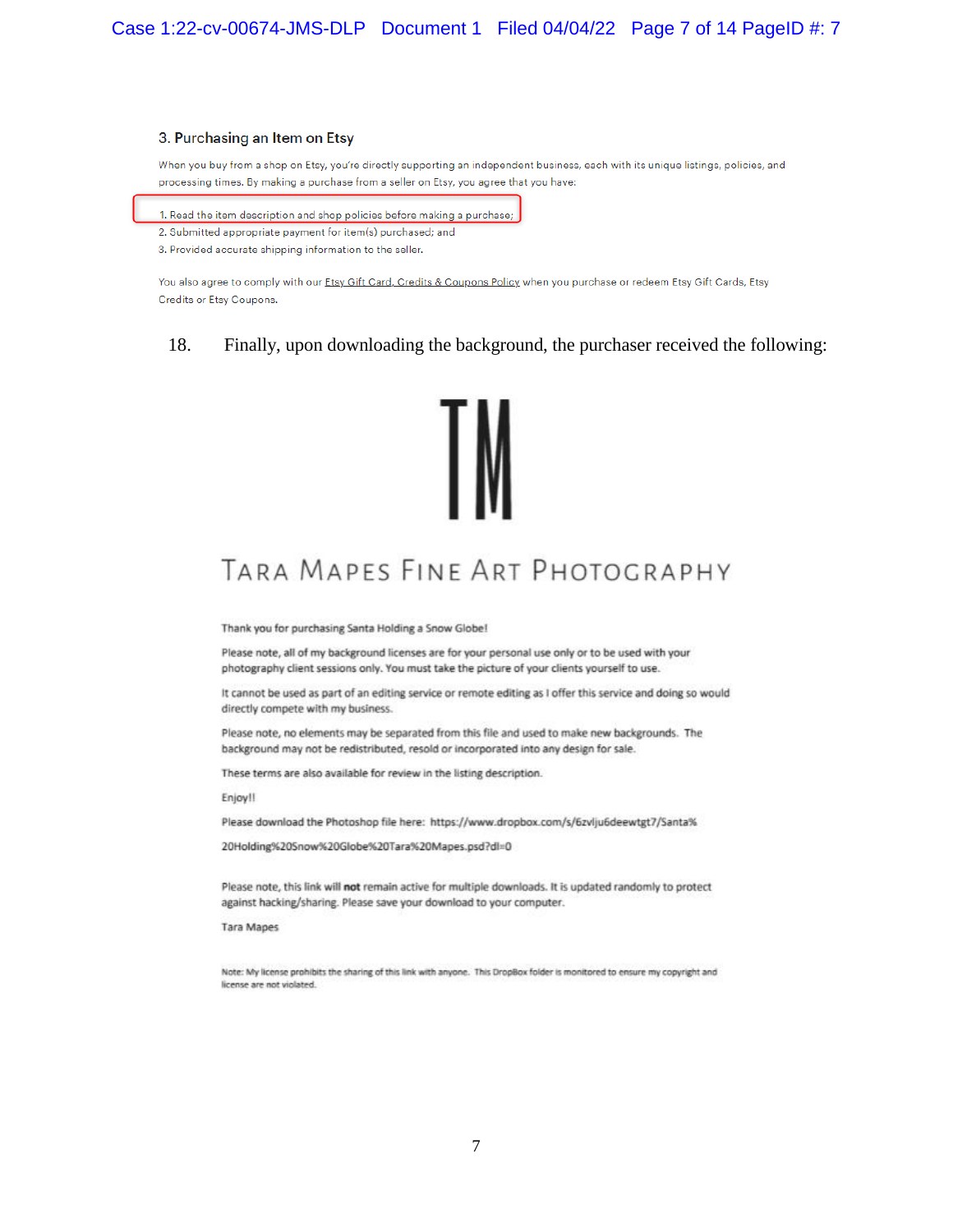19. On September 7, 2021, Meagan Broadwater purchased and downloaded the "Santa Holding Snow Globe" digital background. In doing so, she would have been exposed to and agreed to the terms of the license for that image, in all of the forms described in Paragraphs 12 – 18, above.

20. In violation of the license, Defendants listed the "Santa Holding Snow Globe" background for sale on their own Creatiuns website, indicating that it was subject to their own license and attempting to pass it off as their own intellectual property:



21. In the Creatiuns listing, Defendants renamed the file in an attempt to modify and eradicate the copyright information on Mapes's "Santa Holding Snow Globe" image.

22. Although the Defendants have since taken the website down, the Creatiuns website indicated that it was run by Meagan and Dean Broadwater: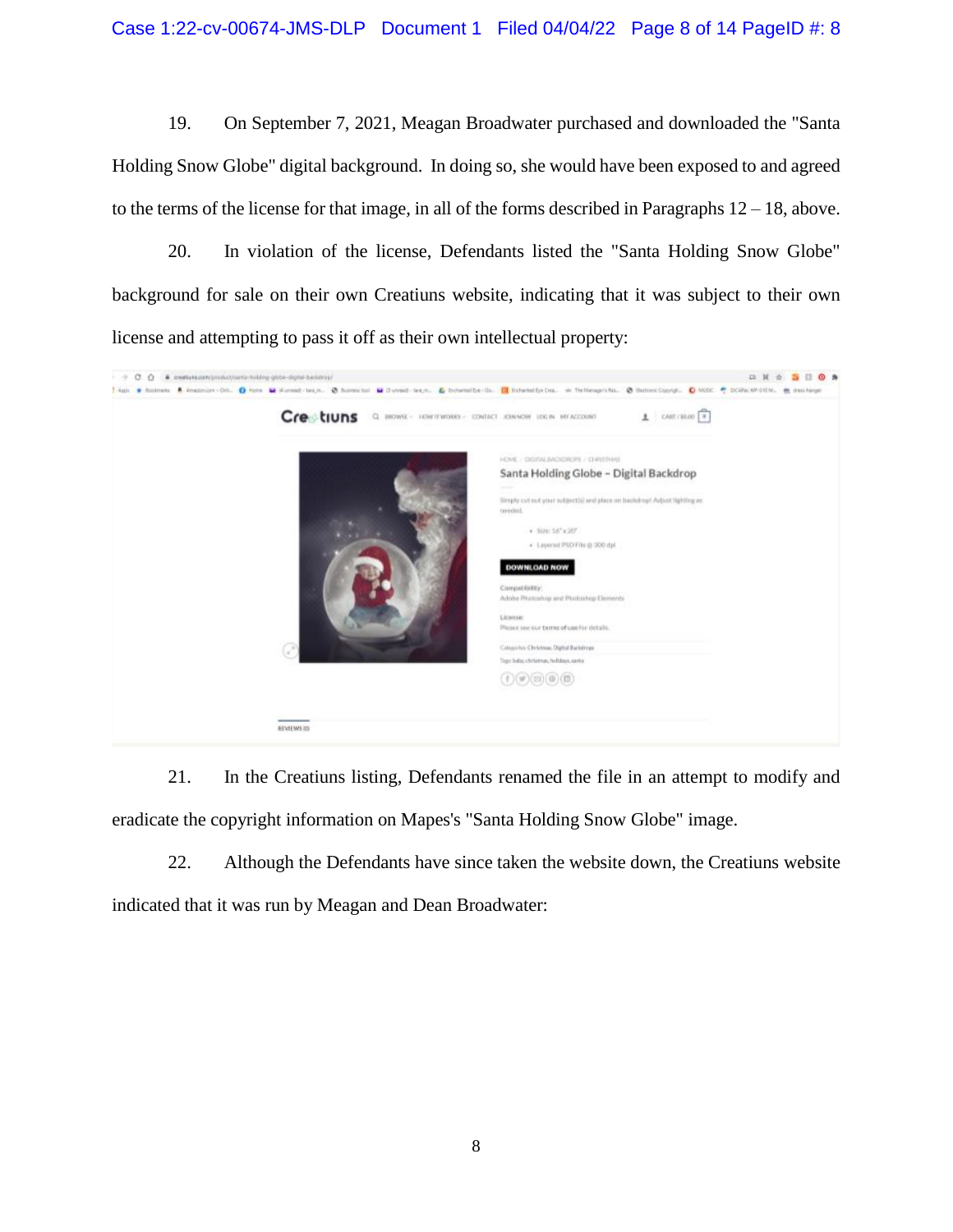# Case 1:22-cv-00674-JMS-DLP Document 1 Filed 04/04/22 Page 9 of 14 PageID #: 9



23. Defendants further advertised selling the image under their "Artfily" business name

and directed potential purchasers to artfily.com to purchase it:

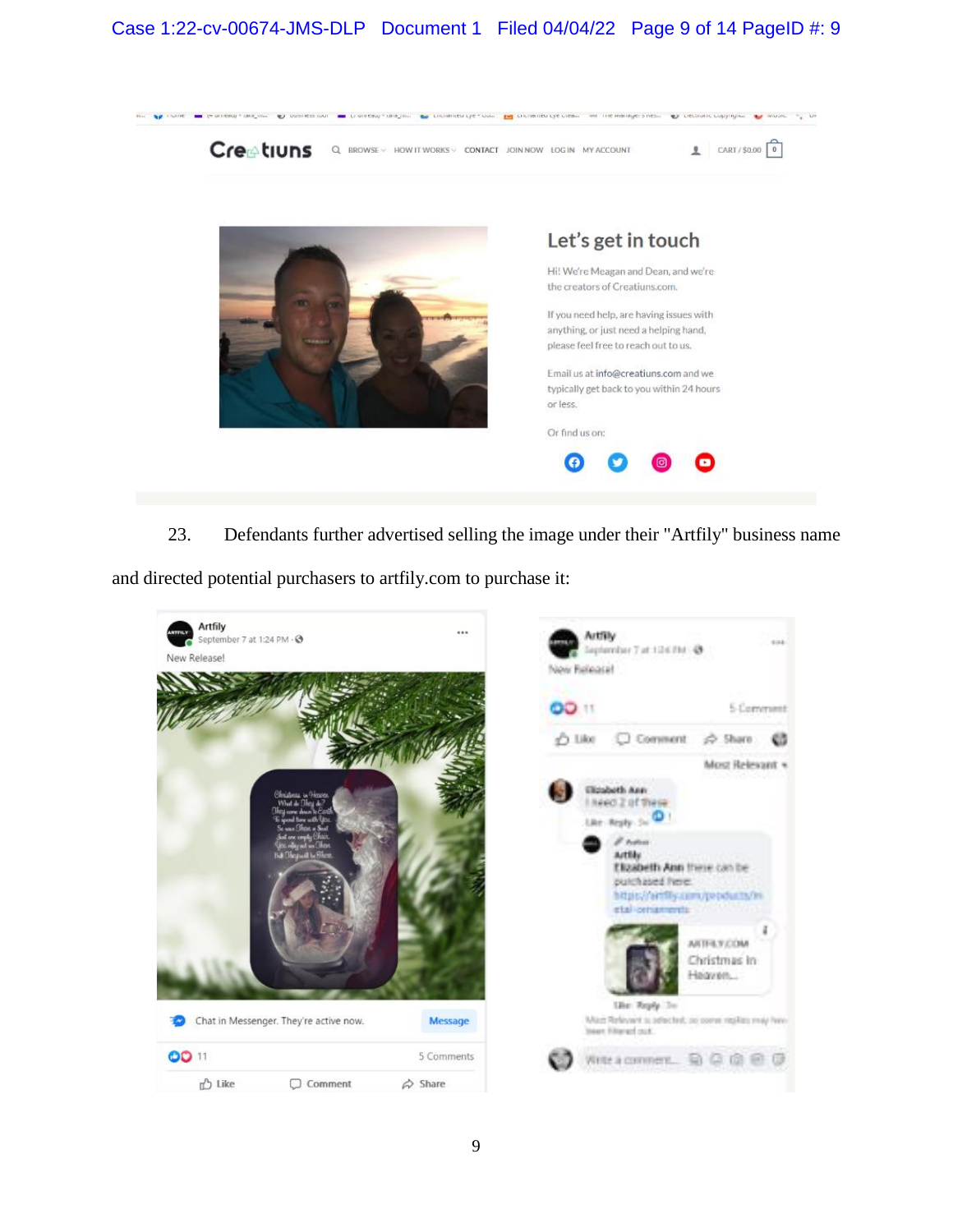24. Defendants have engaged in similar behavior with respect to other creators purchasing images under limited license and reselling those images as their own work and intellectual property.

25. Defendants have demonstrated an understanding of copyright law, including on the now-deleted Creatiuns website "Terms of Use" that discuss the copyright product of the images (at least some of which stolen from other creators) sold by Creatiuns:

Creetiuns Q BROWSE > HOW IT WORKS > CONTACT JOIN NOW LOGIN MY ACCOUNT CART/\$0.00 0

# **Terms Of Use**

Creatiuns.com may hereby be referred to as the "company" for this documents' purpose. The use of this website is subject to the following terms and conditions of use:

#### Product Copyright

Permitted standard uses include changing or modifying the template in any way for use in creating products for yourself or your customers; selling prints, cards, books, albums, or other printed/physical products that use the templates in whole or in part (Limitations apply. See section below). Under no circumstances may a user resell or redistribute either in part or whole, these templates for any reason; claim these designs as your own; or sell any design digital or printed on any online or offline store.

#### YOU MAY NOT:

- · SELL OR DISTRIBUTE CREATIUNS TEMPLATES IN PHOTOSHOP PSD FILE FORMAT.
- . SELL OR DISTRIBUTE CREATIUNS TEMPLATES ON MASS MARKETPLACES LIKE ETSY, EBAY OR ANYWHERE ELSE IN ANY FORMAT **WHATSOEVER**

#### VOLLMAY:

- . SELL OR DISTRIBUTE PRINTED PRODUCTS OR DIGITAL FILES IN FLATTENED FORM ON YOUR OWN WEBSITE.
- · SELL OR DISTRIBUTE PRINTED PRODUCTS OR DIGITAL FILES IN FLATTENED FORM TO YOUR PHOTOGRAPHY CUSTOMERS.

#### Legal Recourse

The user agrees to indemnify and hold Creatiurs and its affiliates, employees, agents and representatives harmless from and against any and all claims, demands, Ilabilities, expenses, losses, damages and attorney fees arising from any and all claims and lawsuits for libel, slander, copyright, and trademark violation as well as all other claims resulting from the participation of the user on Creations.com. The user also agrees to indemnify Creations for any legal fees incurred by Creatiuns, acting reasonably, in investigating or enforcing its rights under this agreement.

## 26. The Creatiuns Terms of Use clearly indicate that the actions taken by the Defendants

# in this case are copyright infringement and that Defendants knew those acts constituted copyright

## infringement.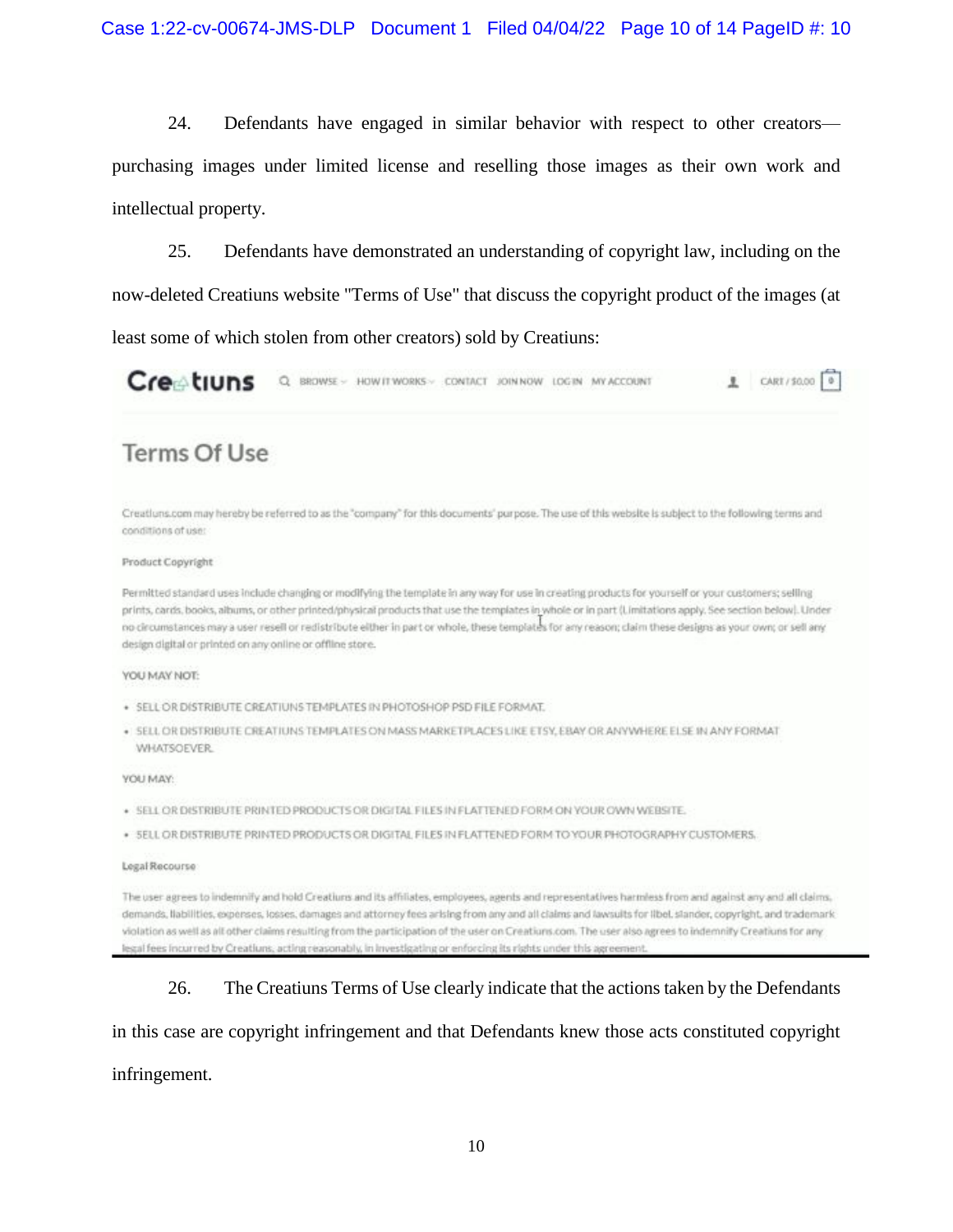### Case 1:22-cv-00674-JMS-DLP Document 1 Filed 04/04/22 Page 11 of 14 PageID #: 11

27. Defendants' business model, across a number of "doing business as" names, appears to be purchasing digital images under a limited license and reselling those images as digital downloads or on physical products as Defendants' own intellectual property.

28. Upon learning of Defendants' infringements, Mapes reached out on social media and via email correspondence, indicating that she had recorded all online evidence of the infringement, demanding removal of the images, revoking the licenses, and demanding certain information regarding the sales.

29. Initially, Defendants blocked Mapes, while continuing to sell her copyrighted work.

30. Meagan Broadwater eventually responded on behalf of "Creatiuns" regarding destruction of the images and removal of them from the subject websites. She further threatened a defamation action if Mapes continued to inform other victims of Defendants' infringement. Copies of the referenced email communication between Mapes and Meagan Broadwater is attached hereto as **Exhibit B**.

31. Defendants changed their website to make the templates hidden to the public so that Mapes could not confirm removal and destruction of her copyrighted material.

32. On November 11, 2021, Mapes sent a letter through counsel to Defendants regarding the infringement of Mapes's copyrighted photograph. A true and correct copy of that letter is attached hereto as **Exhibit C**.

33. Although Defendants initially provided some responses through counsel, they have apparently stopped responding to their counsel.

34. After Mapes informed Defendants, through counsel, that a complaint would be filed shortly if no satisfactory resolution were reached, Defendants deleted the Creatiuns website in an apparent attempt to hide evidence of their infringement.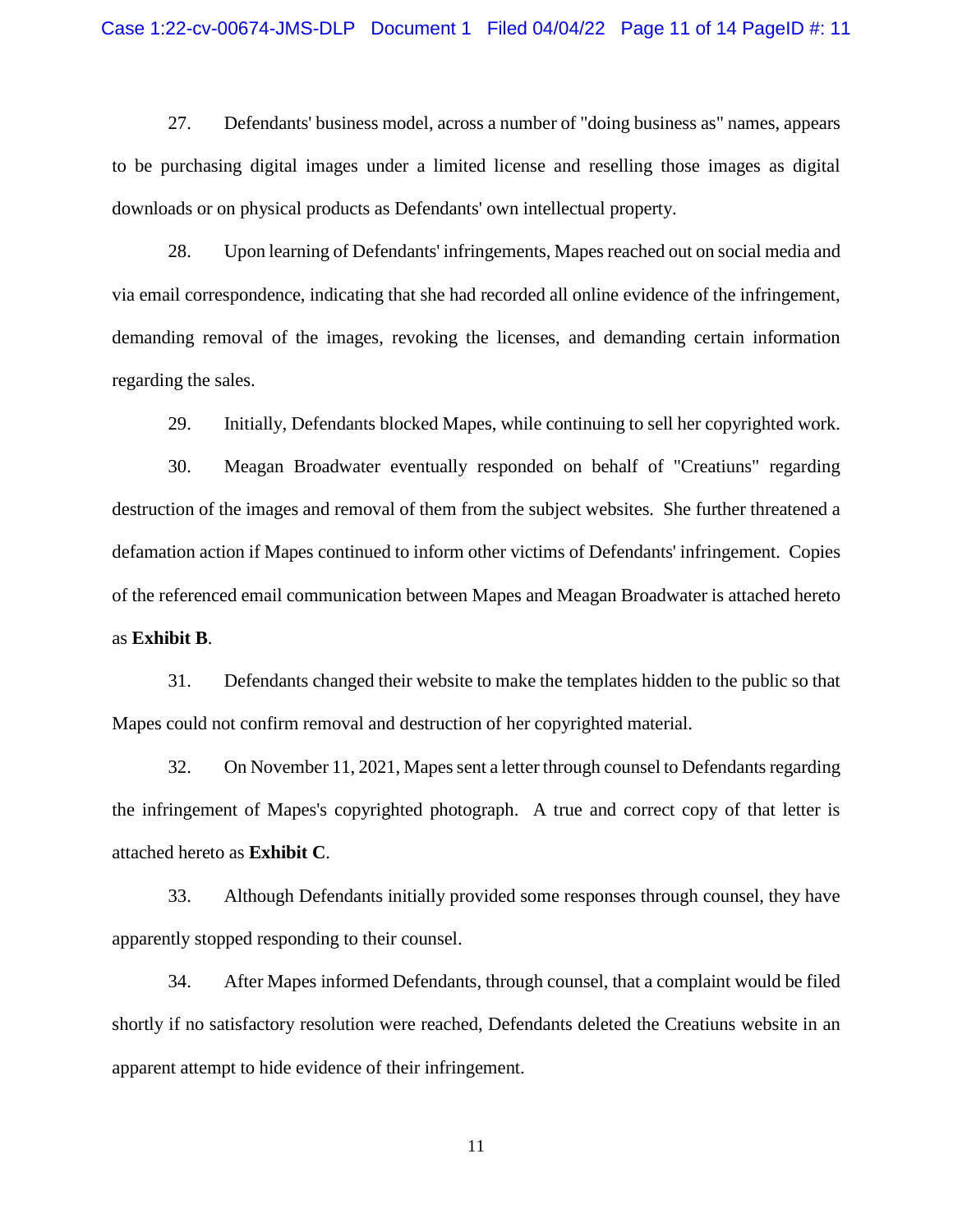35. Defendants' actions as described herein have been done with intent to infringe, with full knowledge of their infringing nature, and with willful disregard for the law and the rights of Mapes and others.

36. Defendants' actions have caused and continue to cause injury to Mapes. Further, if Defendants are permitted to continue their willful and intentional infringement, Mapes will be irreparably harmed.

## **COUNT ONE**

# **(Copyright Infringement under the Copyright Act, 17 U.S.C. § 101, et seq.)**

37. Mapes incorporates paragraphs 1 through 36 above as if fully rewritten herein.

38. Mapes owns a valid copyright registration for the "Santa with Magic Snow Globe" image.

39. Mapes has complied in all respects with Title 17 of the United States Code, secured the exclusive rights and privileges in and to her copyright, and in compliance with the law has received from the Register of Copyrights the appropriate Certificate of Registration, which constitutes prima facie evidence of the validity of the copyright and the facts stated in the certificate.

40. Defendants were granted only a limited license to use the copyright image as a background for the work of the buyer—Meagan Broadwater. Defendants have never sought, and Mapes has never granted to Defendants, any license to make or market unauthorized and unlicensed products using Mapes's copyrighted image.

41. By creating, manufacturing, distributing, offering for sale, and selling to the public and/or consumers digital downloads and products using the "Santa Holding Snow Globe" image, Defendants have infringed and continue to infringe Mapes's copyright.

42. Defendants' unauthorized acts relating to the infringement constitute willful and deliberate infringement of Mapes's copyright.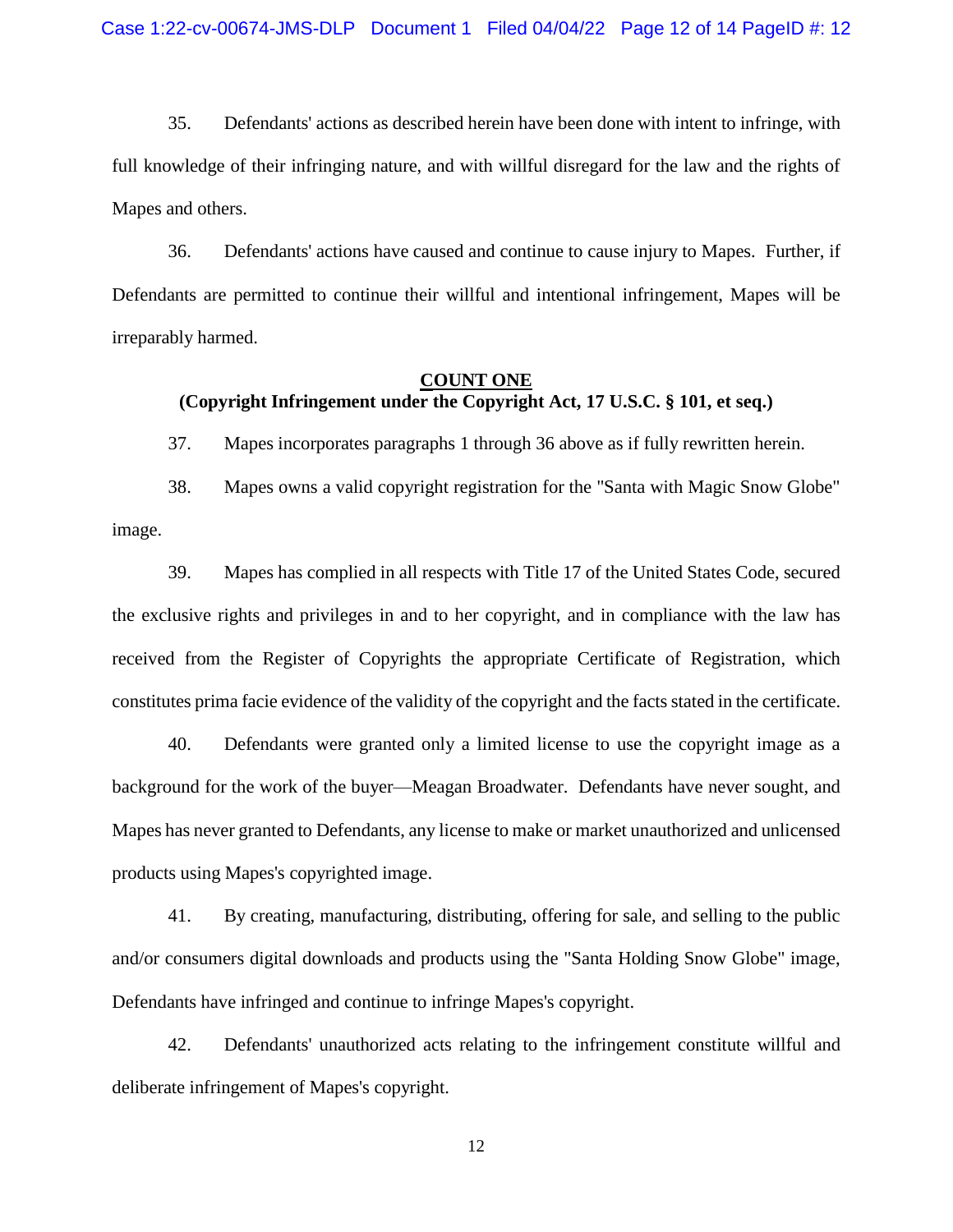43. Through its infringement of Mapes's copyright, Defendants have unlawfully derived, and will continue to derive, income and profits from their infringing acts, and Mapes has sustained and will continue to sustain substantial injury.

44. As a direct and proximate result of Defendants' infringement of Mapes's copyright, Mapes is entitled to actual damages and Defendants' profits under 17 U.S.C. § 504(b) or, in the alternative, the maximum statutory damages in the amount of \$150,000 under 17 U.S.C. § 504(c).

## **PRAYER FOR RELIEF**

WHEREFORE, Plaintiff Mapes requests of the Court the following relief:

A. A Declaration that Defendants have infringed Mapes's copyright;

B. An Order preliminarily and permanently enjoining and restraining Defendants from manufacturing, distributing, licensing, using, copying, reproducing, displaying, adapting, offering for sale, and/or selling any product (including, but not limited to, digital downloads) that infringes Mapes's copyright;

C. An Order permanently enjoining and restraining Defendants from engaging in any act of copyright infringement of Mapes's copyright;

D. An Order directing Defendants to remove any copyright images or products using such images from all of Defendants' products, as well as from any websites or promotional materials, whether electronic, printed or otherwise, under Defendants' direct or indirect dominion and control, and ordering the destruction of all copies thereof under 17 U.S.C. § 503;

E. An Order directing an accounting to determine Defendants' profits resulting from its unlawful activities set forth herein;

F. An Order awarding Mapes compensation for any and all damages, injury, and harm pursuant to 17 U.S.C. § 504 and Indiana law;